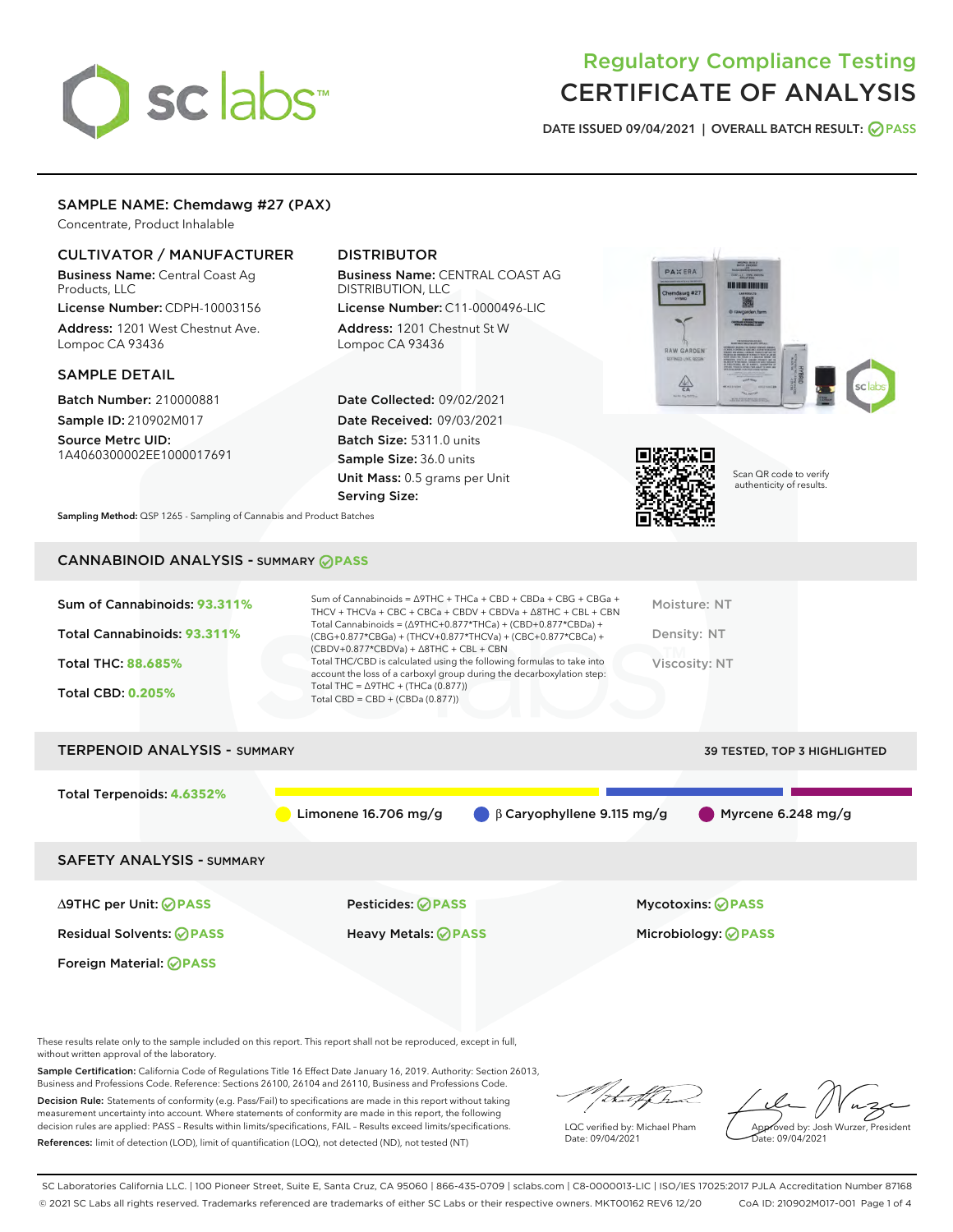



CHEMDAWG #27 (PAX) | DATE ISSUED 09/04/2021 | OVERALL BATCH RESULT: **○** PASS

#### CANNABINOID TEST RESULTS - 09/03/2021 2 PASS

Tested by high-performance liquid chromatography with diode-array detection (HPLC-DAD). **Method:** QSP 1157 - Analysis of Cannabinoids by HPLC-DAD

#### TOTAL CANNABINOIDS: **93.311%**

Total Cannabinoids (Total THC) + (Total CBD) + (Total CBG) + (Total THCV) + (Total CBC) + (Total CBDV) + ∆8THC + CBL + CBN

TOTAL THC: **88.685%** Total THC (∆9THC+0.877\*THCa)

TOTAL CBD: **0.205%**

Total CBD (CBD+0.877\*CBDa)

TOTAL CBG: 2.511% Total CBG (CBG+0.877\*CBGa)

TOTAL THCV: 1.62% Total THCV (THCV+0.877\*THCVa)

TOTAL CBC: ND Total CBC (CBC+0.877\*CBCa)

TOTAL CBDV: ND Total CBDV (CBDV+0.877\*CBDVa)

| <b>COMPOUND</b>  | LOD/LOQ<br>(mg/g)          | <b>MEASUREMENT</b><br><b>UNCERTAINTY</b><br>(mg/g) | <b>RESULT</b><br>(mg/g) | <b>RESULT</b><br>(%) |
|------------------|----------------------------|----------------------------------------------------|-------------------------|----------------------|
| <b>A9THC</b>     | 0.06/0.26                  | ±30.508                                            | 886.85                  | 88.685               |
| <b>CBG</b>       | 0.06/0.19                  | ±0.989                                             | 25.11                   | 2.511                |
| <b>THCV</b>      | 0.1/0.2                    | ±0.81                                              | 16.2                    | 1.62                 |
| <b>CBD</b>       | 0.07/0.29                  | ±0.095                                             | 2.05                    | 0.205                |
| $\triangle$ 8THC | 0.1/0.4                    | ±0.15                                              | 1.9                     | 0.19                 |
| <b>CBN</b>       | 0.1/0.3                    | ±0.07                                              | 1.0                     | 0.10                 |
| <b>THCa</b>      | 0.05/0.14                  | N/A                                                | <b>ND</b>               | <b>ND</b>            |
| <b>THCVa</b>     | 0.07 / 0.20                | N/A                                                | <b>ND</b>               | <b>ND</b>            |
| <b>CBDa</b>      | 0.02/0.19                  | N/A                                                | <b>ND</b>               | <b>ND</b>            |
| <b>CBDV</b>      | 0.04 / 0.15                | N/A                                                | <b>ND</b>               | <b>ND</b>            |
| <b>CBDVa</b>     | 0.03/0.53                  | N/A                                                | <b>ND</b>               | <b>ND</b>            |
| <b>CBGa</b>      | 0.1 / 0.2                  | N/A                                                | <b>ND</b>               | <b>ND</b>            |
| <b>CBL</b>       | 0.06 / 0.24                | N/A                                                | <b>ND</b>               | <b>ND</b>            |
| <b>CBC</b>       | 0.2 / 0.5                  | N/A                                                | <b>ND</b>               | <b>ND</b>            |
| <b>CBCa</b>      | 0.07/0.28                  | N/A                                                | <b>ND</b>               | <b>ND</b>            |
|                  | <b>SUM OF CANNABINOIDS</b> |                                                    | $933.11 \text{ mg/q}$   | 93.311%              |

#### **UNIT MASS: 0.5 grams per Unit**

| ∆9THC per Unit                        | 1120 per-package limit     | 443.42 mg/unit<br><b>PASS</b> |
|---------------------------------------|----------------------------|-------------------------------|
| <b>Total THC per Unit</b>             |                            | 443.42 mg/unit                |
| <b>CBD per Unit</b>                   |                            | $1.02$ mg/unit                |
| <b>Total CBD per Unit</b>             |                            | $1.02$ mg/unit                |
| Sum of Cannabinoids<br>per Unit       |                            | 466.56 mg/unit                |
| <b>Total Cannabinoids</b><br>per Unit |                            | 466.60 mg/unit                |
| <b>MOISTURE TEST RESULT</b>           | <b>DENSITY TEST RESULT</b> | <b>VISCOSITY TEST RESULT</b>  |

Not Tested

Not Tested

Not Tested

#### TERPENOID TEST RESULTS - 09/04/2021

Terpene analysis utilizing gas chromatography-flame ionization detection (GC-FID). **Method:** QSP 1192 - Analysis of Terpenoids by GC-FID

| <b>COMPOUND</b>          | LOD/LOQ<br>(mg/g) | <b>MEASUREMENT</b><br><b>UNCERTAINTY</b><br>(mg/g) | <b>RESULT</b><br>(mg/g)                         | <b>RESULT</b><br>(%) |
|--------------------------|-------------------|----------------------------------------------------|-------------------------------------------------|----------------------|
| Limonene                 | 0.005 / 0.016     | ±0.2389                                            | 16.706                                          | 1.6706               |
| $\beta$ Caryophyllene    | 0.004 / 0.012     | ±0.3245                                            | 9.115                                           | 0.9115               |
| <b>Myrcene</b>           | 0.008 / 0.025     | ±0.0806                                            | 6.248                                           | 0.6248               |
| Linalool                 | 0.009 / 0.032     | ±0.1514                                            | 3.984                                           | 0.3984               |
| $\alpha$ Humulene        | 0.009/0.029       | ±0.0838                                            | 2.611                                           | 0.2611               |
| $\beta$ Pinene           | 0.004 / 0.014     | ±0.0215                                            | 1.869                                           | 0.1869               |
| <b>Terpineol</b>         | 0.016 / 0.055     | ±0.0916                                            | 1.492                                           | 0.1492               |
| Fenchol                  | 0.010 / 0.034     | ±0.0508                                            | 1.313                                           | 0.1313               |
| $\alpha$ Pinene          | 0.005 / 0.017     | ±0.0080                                            | 0.927                                           | 0.0927               |
| Terpinolene              | 0.008 / 0.026     | ±0.0102                                            | 0.496                                           | 0.0496               |
| $trans-\beta$ -Farnesene | 0.008 / 0.025     | ±0.0111                                            | 0.312                                           | 0.0312               |
| Camphene                 | 0.005 / 0.015     | ±0.0031                                            | 0.273                                           | 0.0273               |
| <b>Borneol</b>           | 0.005 / 0.016     | ±0.0099                                            | 0.236                                           | 0.0236               |
| Nerolidol                | 0.009 / 0.028     | ±0.0115                                            | 0.183                                           | 0.0183               |
| Ocimene                  | 0.011 / 0.038     | ±0.0051                                            | 0.158                                           | 0.0158               |
| Valencene                | 0.009 / 0.030     | ±0.0072                                            | 0.104                                           | 0.0104               |
| Fenchone                 | 0.009 / 0.028     | ±0.0016                                            | 0.055                                           | 0.0055               |
| Geraniol                 | 0.002 / 0.007     | ±0.0023                                            | 0.052                                           | 0.0052               |
| $\alpha$ Bisabolol       | 0.008 / 0.026     | ±0.0024                                            | 0.045                                           | 0.0045               |
| Citronellol              | 0.003 / 0.010     | ±0.0020                                            | 0.040                                           | 0.0040               |
| $\gamma$ Terpinene       | 0.006 / 0.018     | ±0.0007                                            | 0.039                                           | 0.0039               |
| Caryophyllene<br>Oxide   | 0.010 / 0.033     | ±0.0017                                            | 0.038                                           | 0.0038               |
| Eucalyptol               | 0.006 / 0.018     | ±0.0005                                            | 0.021                                           | 0.0021               |
| $\alpha$ Terpinene       | 0.005 / 0.017     | ±0.0003                                            | 0.018                                           | 0.0018               |
| Nerol                    | 0.003 / 0.011     | ±0.0008                                            | 0.017                                           | 0.0017               |
| $\alpha$ Phellandrene    | 0.006 / 0.020     | N/A                                                | <loq< th=""><th><loq< th=""></loq<></th></loq<> | <loq< th=""></loq<>  |
| p-Cymene                 | 0.005 / 0.016     | N/A                                                | <loq< th=""><th><loq< th=""></loq<></th></loq<> | <loq< th=""></loq<>  |
| Sabinene Hydrate         | 0.006 / 0.022     | N/A                                                | <loq< th=""><th><loq< th=""></loq<></th></loq<> | <loq< th=""></loq<>  |
| Sabinene                 | 0.004 / 0.014     | N/A                                                | <b>ND</b>                                       | <b>ND</b>            |
| <b>3 Carene</b>          | 0.005 / 0.018     | N/A                                                | ND                                              | ND                   |
| (-)-Isopulegol           | 0.005 / 0.016     | N/A                                                | ND                                              | <b>ND</b>            |
| Camphor                  | 0.006 / 0.019     | N/A                                                | ND                                              | ND                   |
| Isoborneol               | 0.004 / 0.012     | N/A                                                | <b>ND</b>                                       | <b>ND</b>            |
| Menthol                  | 0.008 / 0.025     | N/A                                                | <b>ND</b>                                       | ND                   |
| $R-(+)$ -Pulegone        | 0.003 / 0.011     | N/A                                                | ND                                              | ND                   |
| <b>Geranyl Acetate</b>   | 0.004 / 0.014     | N/A                                                | <b>ND</b>                                       | <b>ND</b>            |
| $\alpha$ Cedrene         | 0.005 / 0.016     | N/A                                                | <b>ND</b>                                       | ND                   |
| Guaiol                   | 0.009 / 0.030     | N/A                                                | ND                                              | ND                   |
| Cedrol                   | 0.008 / 0.027     | N/A                                                | <b>ND</b>                                       | ND                   |
| <b>TOTAL TERPENOIDS</b>  |                   |                                                    | 46.352 mg/g                                     | 4.6352%              |

SC Laboratories California LLC. | 100 Pioneer Street, Suite E, Santa Cruz, CA 95060 | 866-435-0709 | sclabs.com | C8-0000013-LIC | ISO/IES 17025:2017 PJLA Accreditation Number 87168 © 2021 SC Labs all rights reserved. Trademarks referenced are trademarks of either SC Labs or their respective owners. MKT00162 REV6 12/20 CoA ID: 210902M017-001 Page 2 of 4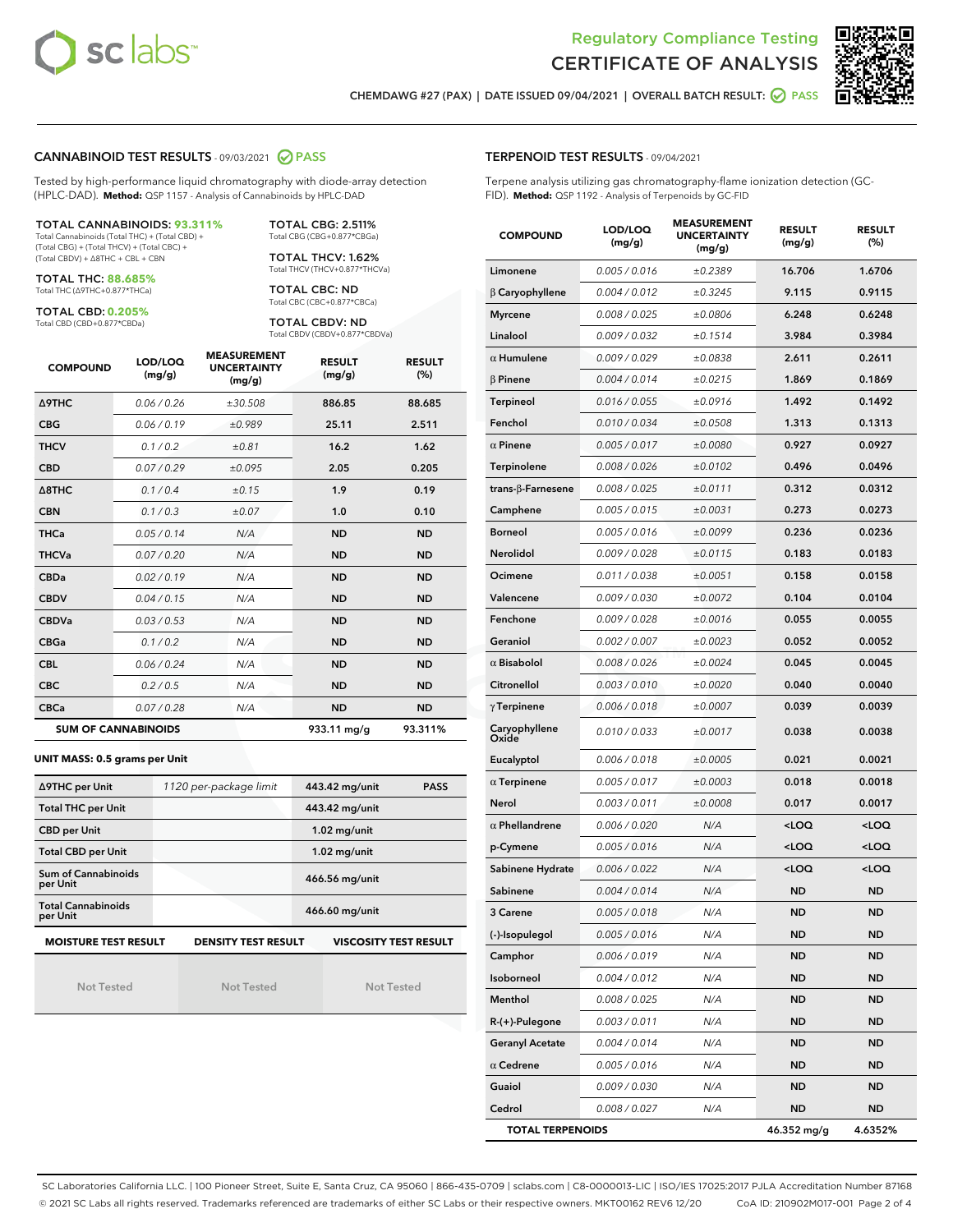



CHEMDAWG #27 (PAX) | DATE ISSUED 09/04/2021 | OVERALL BATCH RESULT: ◎ PASS

#### CATEGORY 1 PESTICIDE TEST RESULTS - 09/04/2021 2 PASS

Pesticide and plant growth regulator analysis utilizing high-performance liquid chromatography-mass spectrometry (HPLC-MS) or gas chromatography-mass spectrometry (GC-MS). \*GC-MS utilized where indicated. **Method:** QSP 1212 - Analysis of Pesticides and Mycotoxins by LC-MS or QSP 1213 - Analysis of Pesticides by GC-MS

| <b>COMPOUND</b>             | LOD/LOQ<br>$(\mu g/g)$ | <b>ACTION</b><br><b>LIMIT</b><br>$(\mu q/q)$ | <b>MEASUREMENT</b><br><b>UNCERTAINTY</b><br>$(\mu g/g)$ | <b>RESULT</b><br>$(\mu g/g)$ | <b>RESULT</b> |
|-----------------------------|------------------------|----------------------------------------------|---------------------------------------------------------|------------------------------|---------------|
| Aldicarb                    | 0.03 / 0.08            | $\ge$ LOD                                    | N/A                                                     | <b>ND</b>                    | <b>PASS</b>   |
| Carbofuran                  | 0.02/0.05              | $>$ LOD                                      | N/A                                                     | <b>ND</b>                    | <b>PASS</b>   |
| Chlordane*                  | 0.03 / 0.08            | $\ge$ LOD                                    | N/A                                                     | <b>ND</b>                    | <b>PASS</b>   |
| Chlorfenapyr*               | 0.03/0.10              | $\ge$ LOD                                    | N/A                                                     | <b>ND</b>                    | <b>PASS</b>   |
| Chlorpyrifos                | 0.02 / 0.06            | $\ge$ LOD                                    | N/A                                                     | <b>ND</b>                    | <b>PASS</b>   |
| Coumaphos                   | 0.02 / 0.07            | $>$ LOD                                      | N/A                                                     | <b>ND</b>                    | <b>PASS</b>   |
| <b>Daminozide</b>           | 0.02 / 0.07            | $\ge$ LOD                                    | N/A                                                     | <b>ND</b>                    | <b>PASS</b>   |
| <b>DDVP</b><br>(Dichlorvos) | 0.03/0.09              | $\ge$ LOD                                    | N/A                                                     | <b>ND</b>                    | <b>PASS</b>   |
| <b>Dimethoate</b>           | 0.03 / 0.08            | $\ge$ LOD                                    | N/A                                                     | <b>ND</b>                    | <b>PASS</b>   |
| Ethoprop(hos)               | 0.03/0.10              | $\ge$ LOD                                    | N/A                                                     | <b>ND</b>                    | <b>PASS</b>   |
| Etofenprox                  | 0.02 / 0.06            | $\ge$ LOD                                    | N/A                                                     | <b>ND</b>                    | <b>PASS</b>   |
| Fenoxycarb                  | 0.03 / 0.08            | $\ge$ LOD                                    | N/A                                                     | <b>ND</b>                    | <b>PASS</b>   |
| Fipronil                    | 0.03/0.08              | $>$ LOD                                      | N/A                                                     | <b>ND</b>                    | <b>PASS</b>   |
| Imazalil                    | 0.02 / 0.06            | $\ge$ LOD                                    | N/A                                                     | <b>ND</b>                    | <b>PASS</b>   |
| Methiocarb                  | 0.02 / 0.07            | $\ge$ LOD                                    | N/A                                                     | <b>ND</b>                    | <b>PASS</b>   |
| Methyl<br>parathion         | 0.03/0.10              | $>$ LOD                                      | N/A                                                     | <b>ND</b>                    | <b>PASS</b>   |
| <b>Mevinphos</b>            | 0.03/0.09              | $>$ LOD                                      | N/A                                                     | <b>ND</b>                    | <b>PASS</b>   |
| Paclobutrazol               | 0.02 / 0.05            | $\ge$ LOD                                    | N/A                                                     | <b>ND</b>                    | <b>PASS</b>   |
| Propoxur                    | 0.03/0.09              | $\ge$ LOD                                    | N/A                                                     | <b>ND</b>                    | <b>PASS</b>   |
| Spiroxamine                 | 0.03 / 0.08            | $\ge$ LOD                                    | N/A                                                     | <b>ND</b>                    | <b>PASS</b>   |
| <b>Thiacloprid</b>          | 0.03/0.10              | $\ge$ LOD                                    | N/A                                                     | <b>ND</b>                    | <b>PASS</b>   |

#### CATEGORY 2 PESTICIDE TEST RESULTS - 09/04/2021 @ PASS

| <b>COMPOUND</b>          | LOD/LOO<br>$(\mu g/g)$ | <b>ACTION</b><br>LIMIT<br>$(\mu g/g)$ | <b>MEASUREMENT</b><br><b>UNCERTAINTY</b><br>$(\mu g/g)$ | <b>RESULT</b><br>$(\mu g/g)$ | <b>RESULT</b> |  |
|--------------------------|------------------------|---------------------------------------|---------------------------------------------------------|------------------------------|---------------|--|
| Abamectin                | 0.03/0.10              | 0.1                                   | N/A                                                     | <b>ND</b>                    | <b>PASS</b>   |  |
| Acephate                 | 0.02/0.07              | 0.1                                   | N/A                                                     | <b>ND</b>                    | <b>PASS</b>   |  |
| Acequinocyl              | 0.02/0.07              | 0.1                                   | N/A                                                     | <b>ND</b>                    | <b>PASS</b>   |  |
| Acetamiprid              | 0.02 / 0.05            | 0.1                                   | N/A                                                     | <b>ND</b>                    | <b>PASS</b>   |  |
| Azoxystrobin             | 0.02/0.07              | 0.1                                   | N/A                                                     | <b>ND</b>                    | <b>PASS</b>   |  |
| <b>Bifenazate</b>        | 0.01 / 0.04            | 0.1                                   | N/A                                                     | <b>ND</b>                    | <b>PASS</b>   |  |
| <b>Bifenthrin</b>        | 0.02 / 0.05            | 3                                     | N/A                                                     | <b>ND</b>                    | <b>PASS</b>   |  |
| <b>Boscalid</b>          | 0.03/0.09              | 0.1                                   | N/A                                                     | <b>ND</b>                    | <b>PASS</b>   |  |
| Captan                   | 0.19/0.57              | 0.7                                   | N/A                                                     | <b>ND</b>                    | <b>PASS</b>   |  |
| Carbaryl                 | 0.02/0.06              | 0.5                                   | N/A                                                     | <b>ND</b>                    | <b>PASS</b>   |  |
| Chlorantranilip-<br>role | 0.04/0.12              | 10                                    | N/A                                                     | <b>ND</b>                    | <b>PASS</b>   |  |
| Clofentezine             | 0.03/0.09              | 0.1                                   | N/A                                                     | <b>ND</b>                    | <b>PASS</b>   |  |

| <b>CATEGORY 2 PESTICIDE TEST RESULTS</b> - 09/04/2021 continued |  |
|-----------------------------------------------------------------|--|
|                                                                 |  |

| <b>COMPOUND</b>               | LOD/LOQ<br>(µg/g) | <b>ACTION</b><br><b>LIMIT</b><br>$(\mu g/g)$ | <b>MEASUREMENT</b><br><b>UNCERTAINTY</b><br>$(\mu g/g)$ | <b>RESULT</b><br>(µg/g) | <b>RESULT</b> |
|-------------------------------|-------------------|----------------------------------------------|---------------------------------------------------------|-------------------------|---------------|
| Cyfluthrin                    | 0.12 / 0.38       | $\overline{c}$                               | N/A                                                     | <b>ND</b>               | <b>PASS</b>   |
| Cypermethrin                  | 0.11 / 0.32       | $\mathbf{1}$                                 | N/A                                                     | <b>ND</b>               | <b>PASS</b>   |
| <b>Diazinon</b>               | 0.02 / 0.05       | 0.1                                          | N/A                                                     | <b>ND</b>               | <b>PASS</b>   |
| Dimethomorph                  | 0.03 / 0.09       | $\overline{c}$                               | N/A                                                     | <b>ND</b>               | <b>PASS</b>   |
| Etoxazole                     | 0.02 / 0.06       | 0.1                                          | N/A                                                     | <b>ND</b>               | <b>PASS</b>   |
| Fenhexamid                    | 0.03 / 0.09       | 0.1                                          | N/A                                                     | <b>ND</b>               | <b>PASS</b>   |
| Fenpyroximate                 | 0.02 / 0.06       | 0.1                                          | N/A                                                     | <b>ND</b>               | <b>PASS</b>   |
| Flonicamid                    | 0.03 / 0.10       | 0.1                                          | N/A                                                     | <b>ND</b>               | <b>PASS</b>   |
| Fludioxonil                   | 0.03 / 0.10       | 0.1                                          | N/A                                                     | <b>ND</b>               | <b>PASS</b>   |
| Hexythiazox                   | 0.02 / 0.07       | 0.1                                          | N/A                                                     | <b>ND</b>               | <b>PASS</b>   |
| Imidacloprid                  | 0.04 / 0.11       | 5                                            | N/A                                                     | <b>ND</b>               | <b>PASS</b>   |
| Kresoxim-methyl               | 0.02 / 0.07       | 0.1                                          | N/A                                                     | <b>ND</b>               | <b>PASS</b>   |
| <b>Malathion</b>              | 0.03 / 0.09       | 0.5                                          | N/A                                                     | <b>ND</b>               | <b>PASS</b>   |
| Metalaxyl                     | 0.02 / 0.07       | $\overline{2}$                               | N/A                                                     | <b>ND</b>               | <b>PASS</b>   |
| Methomyl                      | 0.03 / 0.10       | 1                                            | N/A                                                     | <b>ND</b>               | <b>PASS</b>   |
| Myclobutanil                  | 0.03 / 0.09       | 0.1                                          | N/A                                                     | <b>ND</b>               | <b>PASS</b>   |
| Naled                         | 0.02 / 0.07       | 0.1                                          | N/A                                                     | <b>ND</b>               | <b>PASS</b>   |
| Oxamyl                        | 0.04 / 0.11       | 0.5                                          | N/A                                                     | <b>ND</b>               | <b>PASS</b>   |
| Pentachloronitro-<br>benzene* | 0.03 / 0.09       | 0.1                                          | N/A                                                     | <b>ND</b>               | <b>PASS</b>   |
| Permethrin                    | 0.04 / 0.12       | 0.5                                          | N/A                                                     | <b>ND</b>               | <b>PASS</b>   |
| Phosmet                       | 0.03 / 0.10       | 0.1                                          | N/A                                                     | <b>ND</b>               | <b>PASS</b>   |
| Piperonylbu-<br>toxide        | 0.02 / 0.07       | 3                                            | N/A                                                     | <b>ND</b>               | <b>PASS</b>   |
| Prallethrin                   | 0.03 / 0.08       | 0.1                                          | N/A                                                     | <b>ND</b>               | <b>PASS</b>   |
| Propiconazole                 | 0.02 / 0.07       | 0.1                                          | N/A                                                     | <b>ND</b>               | <b>PASS</b>   |
| Pyrethrins                    | 0.04 / 0.12       | 0.5                                          | N/A                                                     | <b>ND</b>               | <b>PASS</b>   |
| Pyridaben                     | 0.02 / 0.07       | 0.1                                          | N/A                                                     | <b>ND</b>               | <b>PASS</b>   |
| Spinetoram                    | 0.02 / 0.07       | 0.1                                          | N/A                                                     | <b>ND</b>               | <b>PASS</b>   |
| Spinosad                      | 0.02 / 0.07       | 0.1                                          | N/A                                                     | ND                      | <b>PASS</b>   |
| Spiromesifen                  | 0.02 / 0.05       | 0.1                                          | N/A                                                     | <b>ND</b>               | <b>PASS</b>   |
| Spirotetramat                 | 0.02 / 0.06       | 0.1                                          | N/A                                                     | <b>ND</b>               | <b>PASS</b>   |
| Tebuconazole                  | 0.02 / 0.07       | 0.1                                          | N/A                                                     | <b>ND</b>               | <b>PASS</b>   |
| Thiamethoxam                  | 0.03 / 0.10       | 5                                            | N/A                                                     | <b>ND</b>               | <b>PASS</b>   |
| Trifloxystrobin               | 0.03 / 0.08       | 0.1                                          | N/A                                                     | ND                      | <b>PASS</b>   |

SC Laboratories California LLC. | 100 Pioneer Street, Suite E, Santa Cruz, CA 95060 | 866-435-0709 | sclabs.com | C8-0000013-LIC | ISO/IES 17025:2017 PJLA Accreditation Number 87168 © 2021 SC Labs all rights reserved. Trademarks referenced are trademarks of either SC Labs or their respective owners. MKT00162 REV6 12/20 CoA ID: 210902M017-001 Page 3 of 4